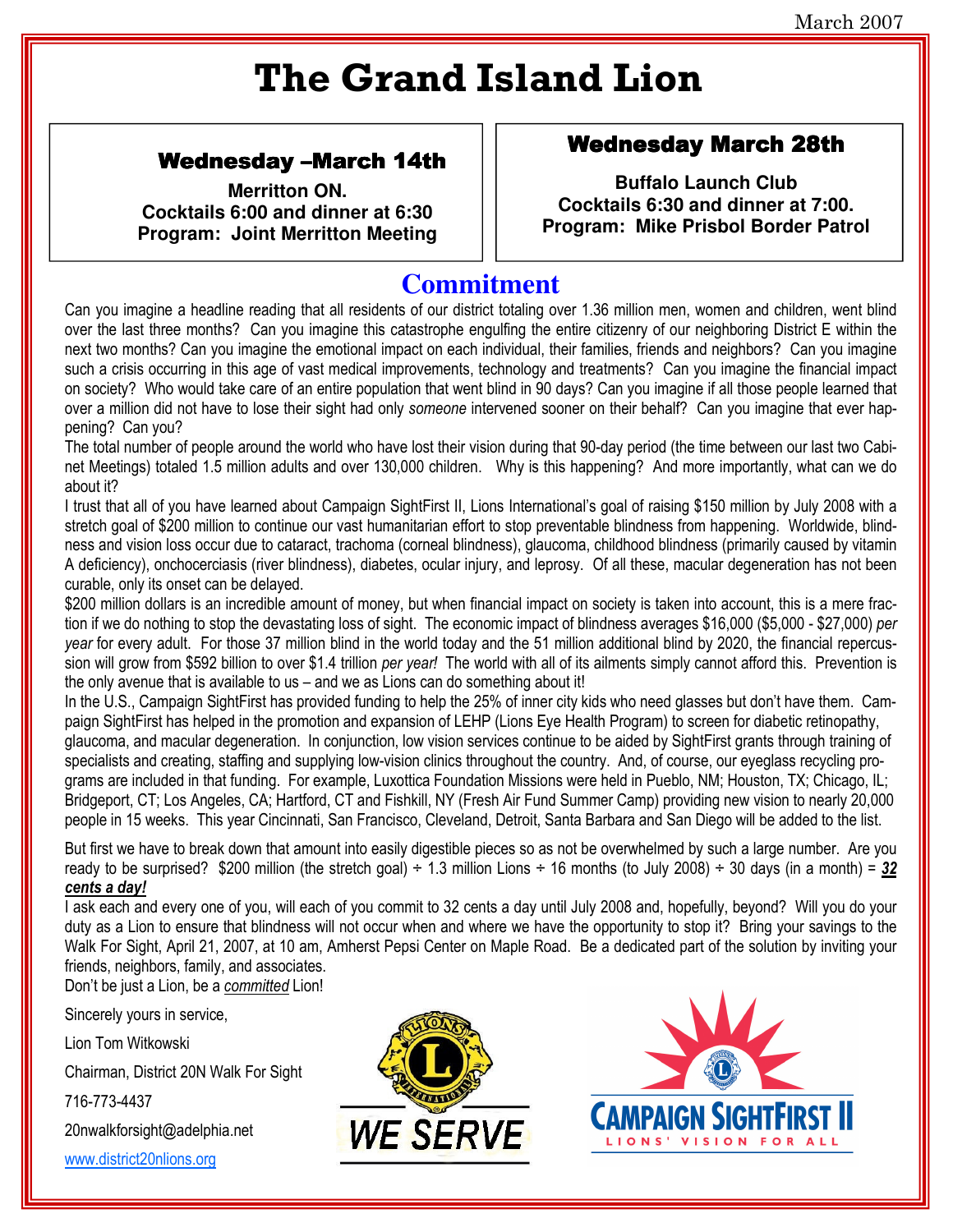



…the clock is ticking for 87 million people worldwide who will be blind by 2020… *please help us save their sight!*

Saturday, April 21, 2007

**Amherst Pepsi Center 1615 Amherst Manor Drive (off Maple Road near the I-290)**

**10:00 am Registration 11:00 am Kick-off**

Refreshments and food

**For more info and to pre-register, call: 716-773-4437 email: 20nwalkforsight@adelphia.net website: www.district20nlions.org**